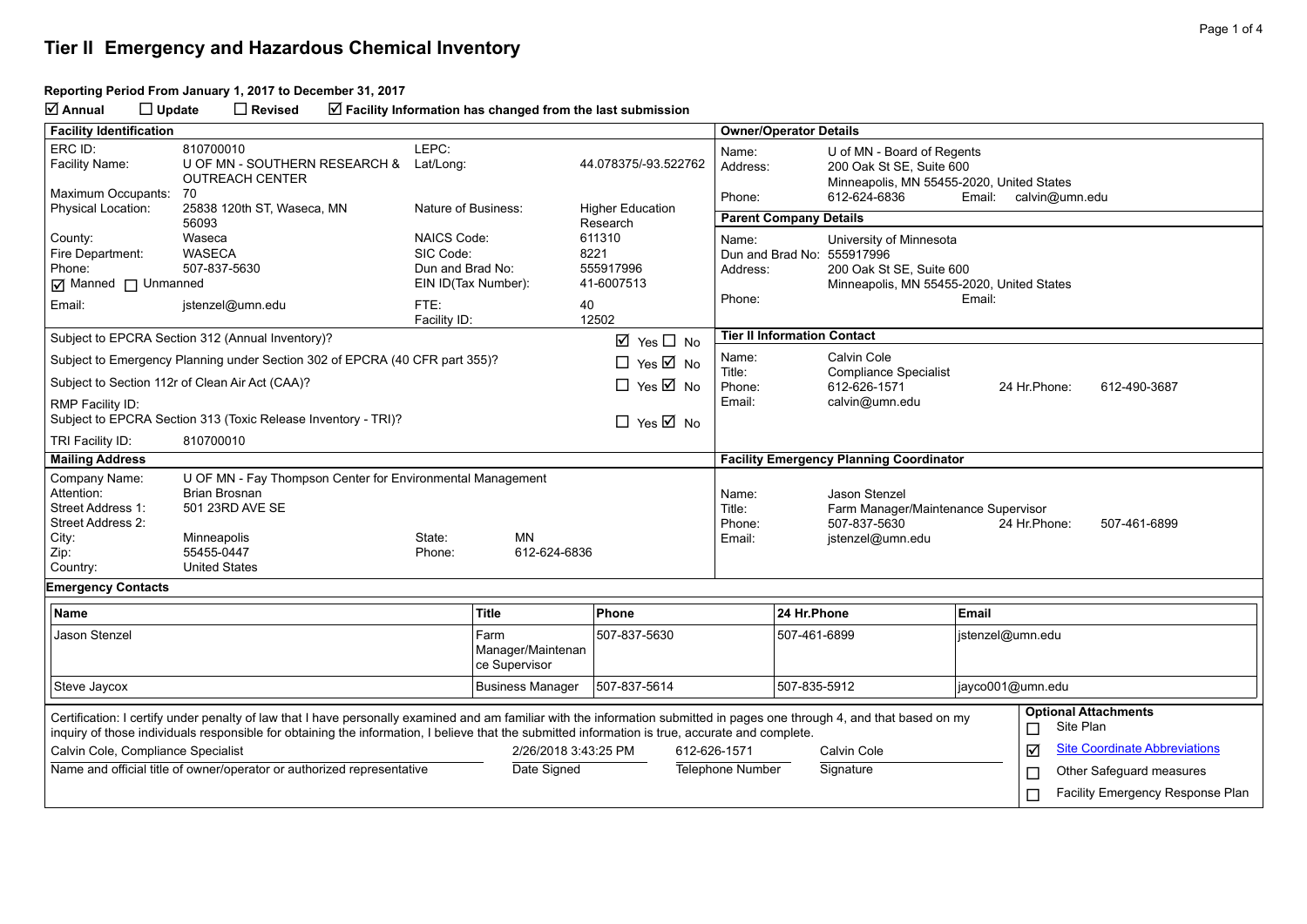Facility/Site Name: U OF MN - SOUTHERN RESEARCH & OUTREACH CENTER ERC ID: 810700010

**Reporting Period From January 1, 2017 to December 31, 2017**

**Chemical Description Physical Hazards Health Hazards** Chemical ID: 547677 Check if Chemical Information is changed from the last submission:<br>CAS #: ☑ **CAS #: 68476-34-6** Trade Secret:<br>
Chemical Name: 
Chemical Name: **Chemical Name:**<br>EHS: □ Contains EHS: □  $\Box$  Contains EHS:  $\Box$  Exceeds TPQ:  $\Box$ EHS Name:  $\Box$  Pure  $\Box$  Mix  $\Box$  Solid  $\Box$  Liquid  $\Box$  Gas Chemical Added On: Exceed TPQ On: Check if the chemical is below reporting threshold:  $\Box$  $\Box$  Combustible dust  $\Box$  Corrosive to metal  $\square$  Explosive  $\boxtimes$  Flammable (gases, aerosols, liquids, or solids)  $\Box$  Gas under pressure  $\Box$  Hazard Not Otherwise Classified (HNOC)  $\Box$  In contact with water emits flammable gas  $\Box$  Organic peroxide  $\Box$  Oxidizer (liquid, solid or gas)  $\Box$  Pyrophoric (liquid or solid)  $\Box$  Pyrophoric gas  $\Box$  Self-heating  $\square$  Self-reactive  $\boxtimes$  Acute toxicity (any route of exposure)  $\boxtimes$  Aspiration hazard  $\boxtimes$  Carcinogenicity  $\square$  Germ cell mutagenicity  $\Box$  Hazard Not Otherwise Classified (HNOC)  $\boxtimes$  Reproductive toxicity  $\nabla$  Respiratory or skin sensitization  $\boxtimes$  Serious eye damage or eye irritation  $\square$  Simple asphyxiant  $\boxtimes$  Skin corrosion or irritation  $\boxtimes$  Specific target organ toxicity (single or repeated exposure) **Inventory Inventory Intervention** *Storage Codes & Location* Max Daily Amt (lbs): 26600 Max Daily Amt Code: 07 Avg Daily Amt (lbs): 15900 Avg Daily Amt Code: 06 Max Amt in Largest Container (lbs): No of days onsite: 365 **Container Type Pressure Temperature Storage Location Description Lat/Long Max Amt At Location(lbs)** [B]Below ground tank [1]Ambient pressure [4]Ambient temperature **Courtyard** adjacent to tractor shed(Lat: 44.078375/Lo ng: -93.522762) / 26600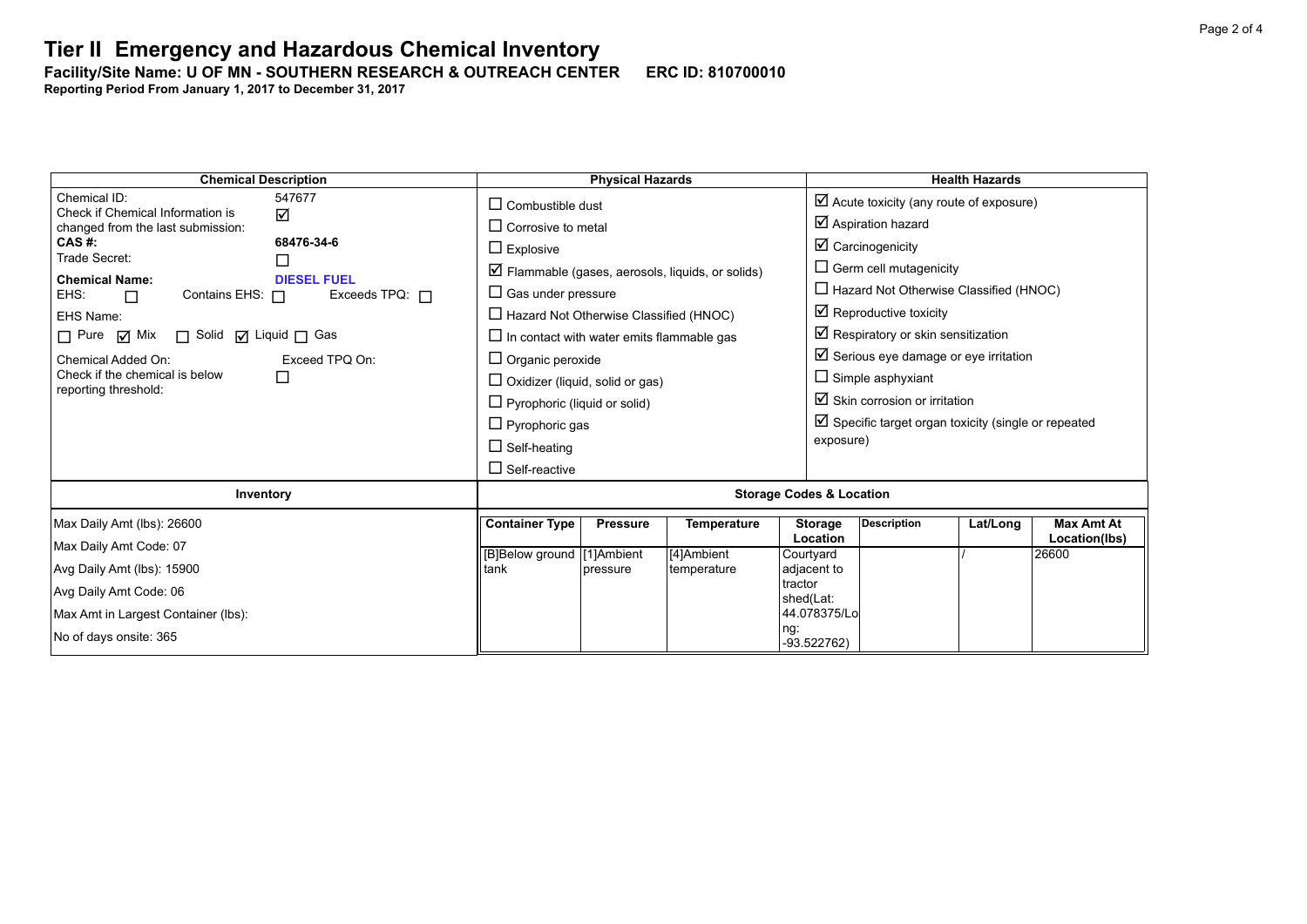### **Facility/Site Name: U OF MN - SOUTHERN RESEARCH & OUTREACH CENTER-----ERC ID: 810700010**

**Reporting Period From January 1, 2017 to December 31, 2017**

| <b>Chemical Description</b>                                   |                                     | <b>Physical Hazards</b>   |                                               |                                                             | <b>Health Hazards</b>                              |                                                                |             |                        |  |
|---------------------------------------------------------------|-------------------------------------|---------------------------|-----------------------------------------------|-------------------------------------------------------------|----------------------------------------------------|----------------------------------------------------------------|-------------|------------------------|--|
| Chemical ID:<br>547676<br>Check if Chemical Information is    | $\Box$ Combustible dust             |                           |                                               |                                                             | $\boxtimes$ Acute toxicity (any route of exposure) |                                                                |             |                        |  |
| ☑<br>changed from the last submission:                        | $\Box$ Corrosive to metal           |                           |                                               |                                                             | $\Box$ Aspiration hazard                           |                                                                |             |                        |  |
| CAS#:<br>8006-61-9<br>Trade Secret:                           | $\Box$ Explosive                    |                           |                                               |                                                             | $\boxtimes$ Carcinogenicity                        |                                                                |             |                        |  |
| П<br><b>Chemical Name:</b><br><b>GASOLINE</b>                 |                                     |                           |                                               | $\boxtimes$ Flammable (gases, aerosols, liquids, or solids) |                                                    | $\Box$ Germ cell mutagenicity                                  |             |                        |  |
| EHS:<br>Contains EHS: $\Box$<br>Exceeds TPQ: $\Box$<br>$\Box$ |                                     | $\Box$ Gas under pressure |                                               |                                                             |                                                    | $\Box$ Hazard Not Otherwise Classified (HNOC)                  |             |                        |  |
| EHS Name:                                                     |                                     |                           | $\Box$ Hazard Not Otherwise Classified (HNOC) |                                                             | $\boxtimes$ Reproductive toxicity                  |                                                                |             |                        |  |
| $\Box$ Pure $\Box$ Mix<br>□ Solid □ Liquid □ Gas              |                                     |                           |                                               | $\Box$ In contact with water emits flammable gas            |                                                    | $\boxtimes$ Respiratory or skin sensitization                  |             |                        |  |
| Chemical Added On:<br>Exceed TPQ On:                          |                                     | $\Box$ Organic peroxide   |                                               |                                                             |                                                    | $\boxtimes$ Serious eye damage or eye irritation               |             |                        |  |
| Check if the chemical is below<br>П<br>reporting threshold:   |                                     |                           | $\Box$ Oxidizer (liquid, solid or gas)        |                                                             |                                                    | $\Box$ Simple asphyxiant                                       |             |                        |  |
|                                                               |                                     |                           | $\Box$ Pyrophoric (liquid or solid)           |                                                             |                                                    | $\boxtimes$ Skin corrosion or irritation                       |             |                        |  |
|                                                               |                                     | $\Box$ Pyrophoric gas     |                                               |                                                             |                                                    | $\boxtimes$ Specific target organ toxicity (single or repeated |             |                        |  |
|                                                               |                                     | $\Box$ Self-heating       |                                               |                                                             |                                                    | exposure)                                                      |             |                        |  |
|                                                               |                                     | $\Box$ Self-reactive      |                                               |                                                             |                                                    |                                                                |             |                        |  |
| Inventory                                                     | <b>Storage Codes &amp; Location</b> |                           |                                               |                                                             |                                                    |                                                                |             |                        |  |
| Max Daily Amt (lbs): 24700                                    |                                     | <b>Container Type</b>     | <b>Pressure</b>                               | Temperature                                                 | <b>Storage</b>                                     | <b>Description</b>                                             | Lat/Long    | <b>Max Amt At</b>      |  |
| Max Daily Amt Code: 06                                        |                                     |                           | [B]Below ground [1]Ambient                    | [4]Ambient                                                  | Location<br><b>COURTYAR</b>                        |                                                                |             | Location(lbs)<br>24700 |  |
| Avg Daily Amt (lbs): 14800                                    |                                     | tank                      | pressure                                      | temperature                                                 | D                                                  |                                                                |             |                        |  |
| Avg Daily Amt Code: 06                                        |                                     |                           |                                               | <b>ADJACENT</b><br><b>TO</b>                                |                                                    |                                                                |             |                        |  |
| Max Amt in Largest Container (lbs):                           |                                     |                           |                                               | <b>MACHINE</b>                                              |                                                    |                                                                |             |                        |  |
| No of days onsite: 365                                        |                                     |                           |                                               |                                                             | SHOPP(Lat:<br>44.078375/Lo                         |                                                                |             |                        |  |
|                                                               |                                     |                           |                                               |                                                             | ng:                                                |                                                                |             |                        |  |
| $-93.522762$                                                  |                                     |                           |                                               |                                                             |                                                    |                                                                |             |                        |  |
| <b>MIXTURE COMPONENTS</b>                                     |                                     |                           |                                               |                                                             |                                                    |                                                                |             |                        |  |
|                                                               |                                     | <b>EHS</b>                | EHS Name                                      |                                                             |                                                    | Max Daily                                                      | Max Daily   |                        |  |
| $\%$<br>CAS#<br><b>Chemical Name</b>                          |                                     |                           |                                               |                                                             |                                                    | Amount (lbs)                                                   | Amount Code |                        |  |